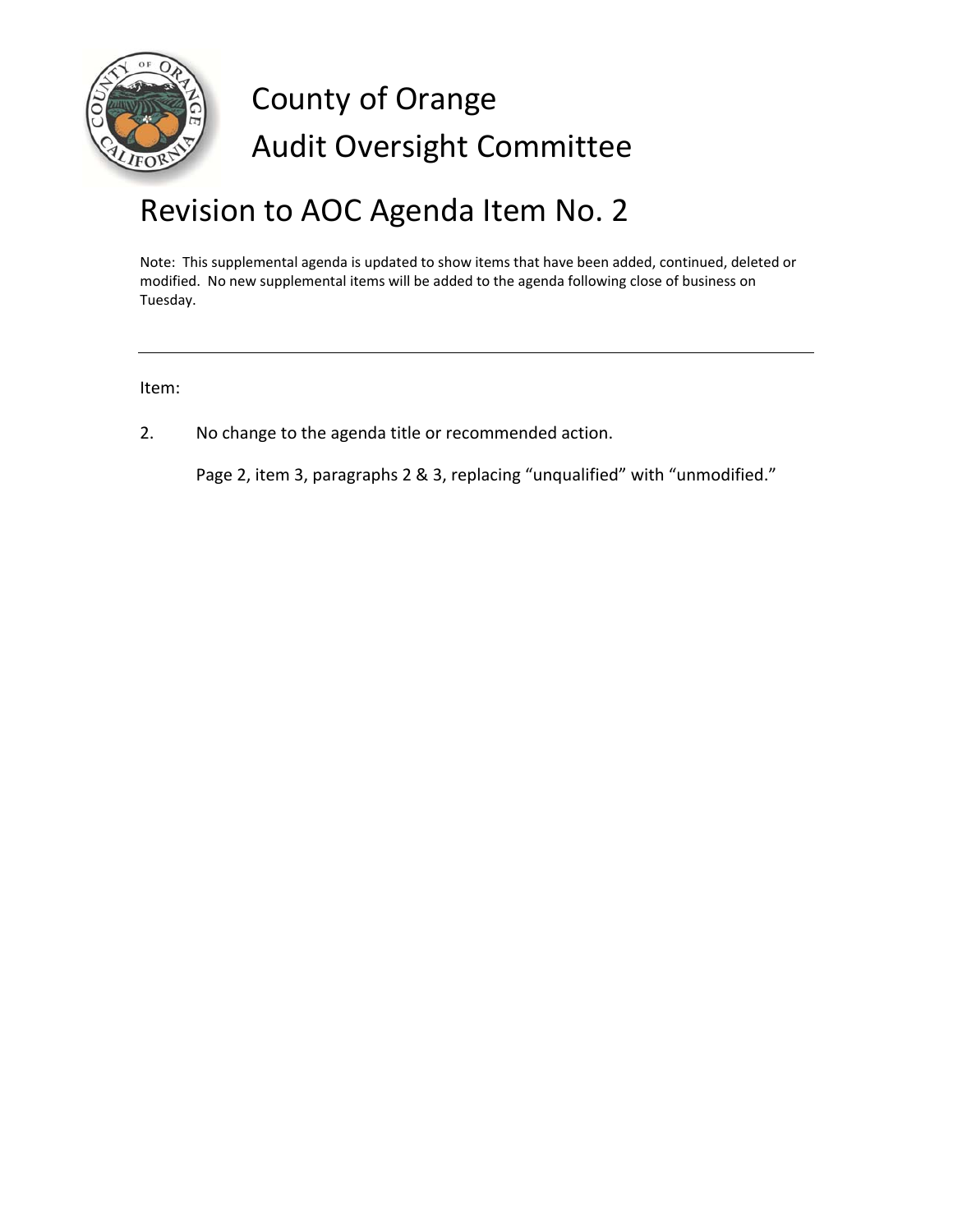REGULAR MEETING OF THE AUDIT OVERSIGHT COMMITTEE ORANGE COUNTY, CALIFORNIA

#### *Thursday, February 19, 2015, 2:00 p.m.*

HALL OF ADMINISTRATION 333 W. Santa Ana Blvd., 5th Floor Conference Room A Santa Ana, California 92701

**Mark Wille, CPA Shari L. Freidenrich, CPA Chairman, Private Sector Member** 

**Supervisor Lisa A. Bartlett Fourth District Community Community Supervisor Todd Spitzer** Member **Third District** 

**Eric Woolery, CPA**  Auditor-Controller **Philip Cheng, CIA** 

**Michael Giancola**  Member Private Sector Member

**Dr. Dave Carlson Gary Caporicci, CPA** Private Sector Member Private Sector Member

Vice-Chair

Member

Member **Performance Audit Director**  Member

County Executive Officer **Sarah J. "Sally" Anderson, CPA** 

- ATTENDANCE: Mark Wille, AOC Chairman; Shari Freidenrich, Treasurer-Tax Collector and AOC Vice Chair; Supervisor Todd Spitzer; Eric Woolery, Auditor-Controller; Proxy Frank Kim for CEO Michael Giancola; Proxy Paul Walters for Supervisor Lisa Bartlett; Philip Cheng, Performance Audit Director; Dr. Dave Carlson, Sally Anderson, and Gary Caporicci, Private Sector Members
- EXCUSED: None
- ABSENT: None
- PRESENT: Director of Internal Audit: Dr. Peter Hughes, CPA County Counsel: Ann Fletcher Clerk: Clerk: Renee Aragon

#### **10:00 A.M.**

1. **Roll Call**

AOC Chairman Wille called the meeting to order at 10:00 a.m. Attendance of AOC members are noted above.

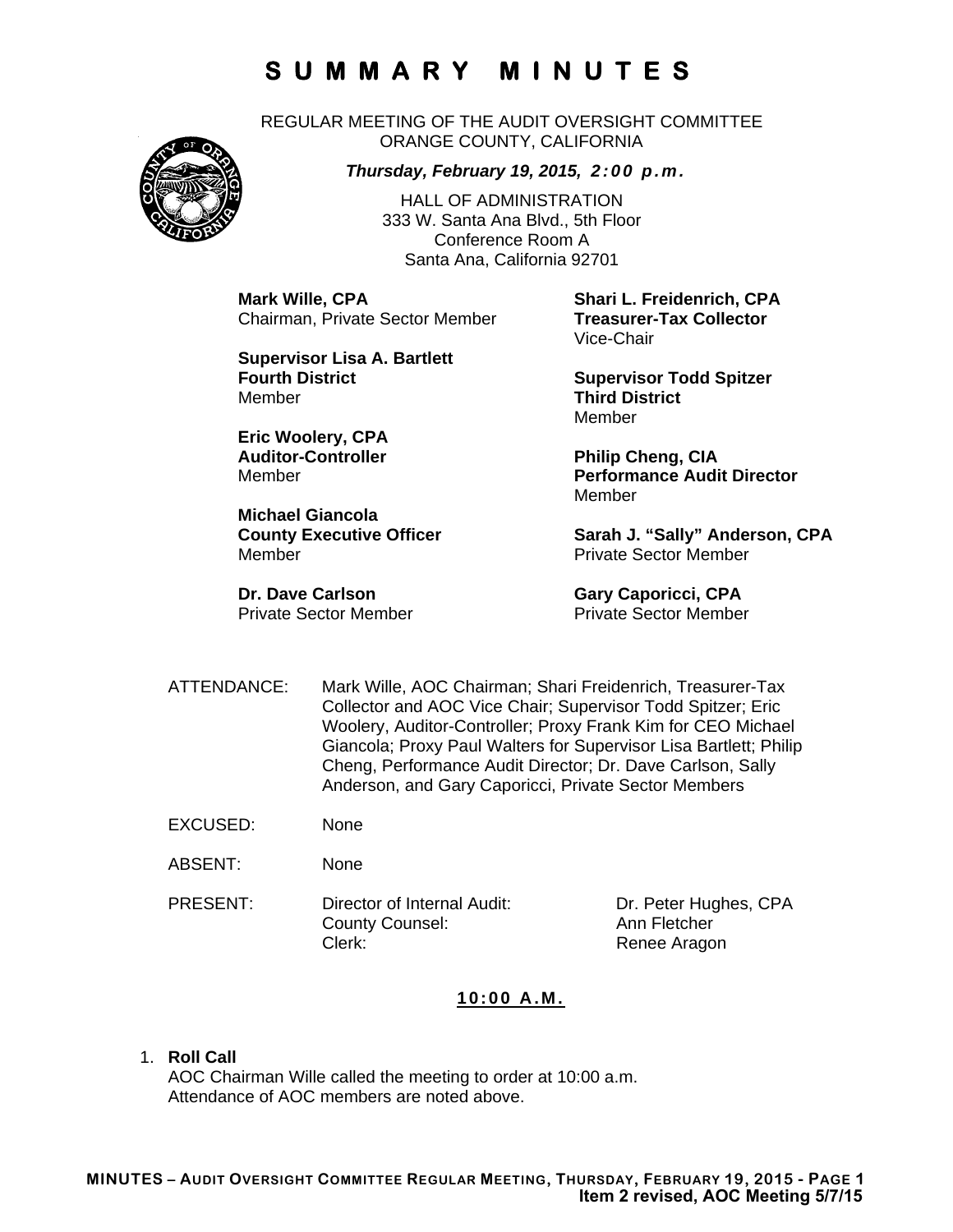#### 2. **Approve Audit Oversight Committee (AOC) regular meeting minutes of December 11, 2014.**

Motion: Caporicci, Second: Anderson. All in favor, none opposed. The item carried. **Approved as Recommended with amendments by Member Supervisor Spitzer.** 

Supervisor Spitzer requested changes in the regular minutes of December 11, 2014, page one, Opening Comments, first sentence, to strike "and rejected by a vote from 3-2," and add language in second sentence, "the motion to approve the proposal failed and instead the Board unanimously requested…"

Additionally, Ms. Anderson stated there were grammatical and spelling errors throughout the minutes and requested a more thorough review.

3. **Receive and file Required Communication of the 2014 Comprehensive Annual Financial Report (CAFR) and receive status of the Single Audit Report from External Auditors, Macias, Gini & O'Connell (MGO)**

Motion: Caporicci, Second: Woolery. All in favor, none opposed. The item carried. **Received and filed as Recommended.** 

Directive: The Auditor-Controller to report any open external auditors' findings to the AOC as a standing item at future meetings. Motion: Ms. Anderson, Second: Mr. Woolery. All in favor, none opposed. The Item carried.

Ms. Linda Hurley, Engagement Partner, MGO summarized the results for the Fiscal Year 2014 CAFR. The CAFR was issued on time on December 18, 2014. An unqualified **unmodified** opinion was issued by MGO and she said it was the highest level of assurance provided to the County of Orange.

Ms. Hurley stated the financial statements were presented in accordance with Generally Accepted Accounting Principles. MGO also issued unqualified **unmodified** opinions on four other reporting entities.

Ms. Hurley stated that there were four Governmental Accounting Standards Board (GASB) pronouncements adopted by the County of Orange during the fiscal year. Two out of the four pronouncements impacted the County of Orange.

Ms. Hurley said that due to the implementation of GASB Statement No. 65, Items Previously Reported as Assets and Liabilities, certain assets and liabilities were evaluated for reclassification. The implementation resulted in a prior period restatement. She stated the restatement was as a result of a change in accounting principles and not due to an error. She said it was not significant.

The County of Orange implemented GASB Statement No. 67, Financial Reporting for Pension Plans, an amendment of GASB Statement No. 25. Ms. Hurley stated the County of Orange directly administers a small extra-help defined benefit pension plan and was required to implement the standard as it related to that specific pension plan. There was no change in terms of liability being added to the balance sheet for the reporting period.

Ms. Hurley stated that in the next reporting year the County of Orange would be required to implement GASB 68. The implementation will include the extra-help defined benefit pension plan plus the Orange County Employees Retirement System (OCERS) liability portion for the County of Orange and would be added to the balance sheet.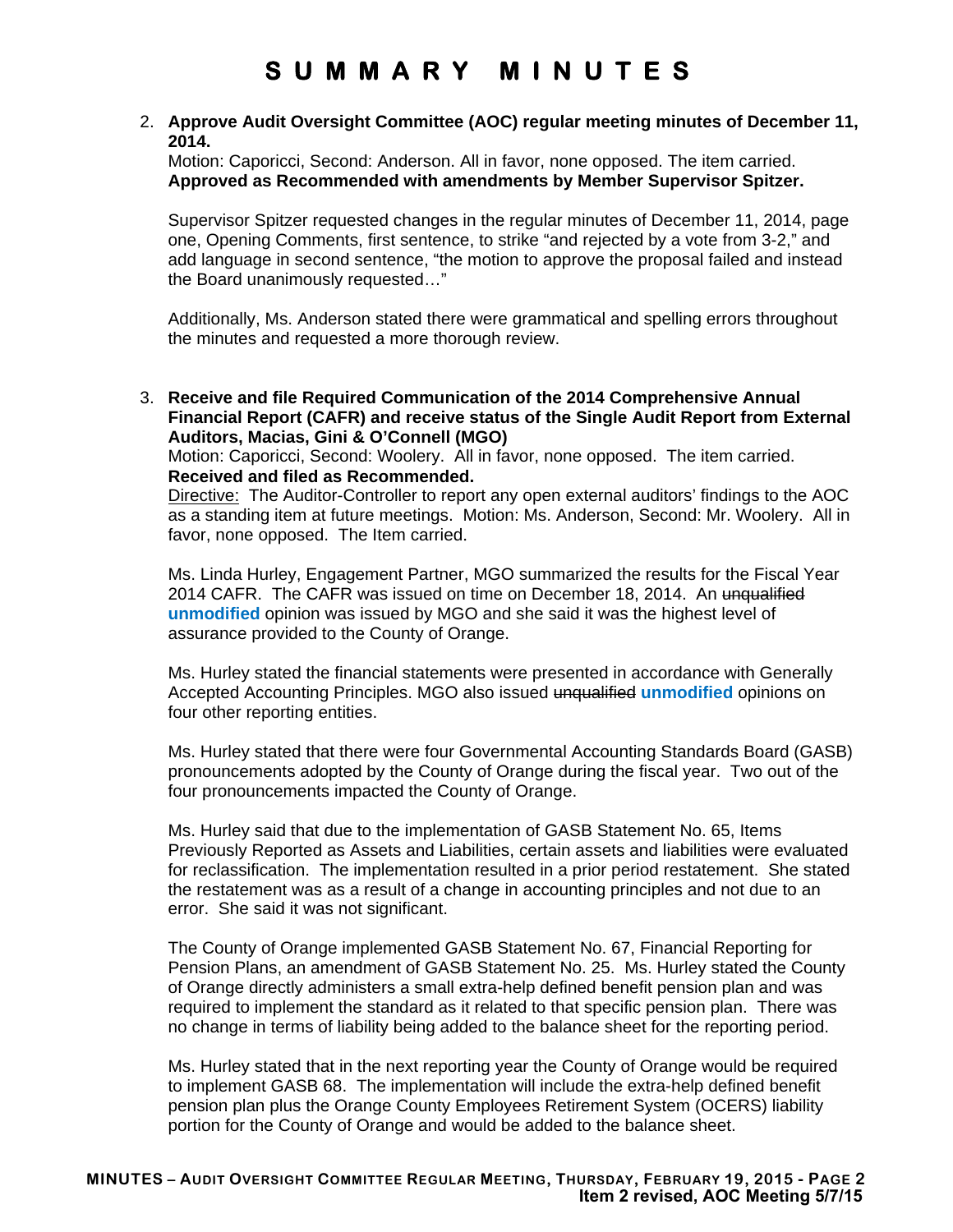Ms. Hurley stated MGO did not encounter significant difficulties in dealing with management in performing and completing the audit.

She stated the standards require MGO to communicate any uncorrected misstatements/passed audit adjustments. They related to timing differences and were immaterial.

She reported there were no disagreements with management during the engagement. She said management provided the appropriate representation letters at the end of the engagement indicating they accepted responsibility for the financial statements.

Ms. Hurley reported some prior year deficiencies were presented in the audit. She stated certain policies and procedures needed revision to meet Generally Accepted Accounting Principles. She stated the County of Orange made significant progress in addressing the issues raised in their recommendations. Management was actively monitoring the revisions being made to the policies and procedures and substantial progress was being made.

MGO identified 13 major programs in various departments that would be presented in the Single Audit Report. The departments include OC Community Resources, Sheriff-Coroner, Health Care Agency, Social Services Agency, Child Support Services and John Wayne Airport. Ms. Hurley reported they were on target to meet the statutory deadline to complete the Single Audit Report by March 31, 2015.

Supervisor Spitzer requested clarification for the standard for materiality, such as does the definition of material mean \$5 million or more. Ms. Hurley responded that materiality varied based on several groupings known as Opinion Units. She stated that a dollar amount was estimated for materiality from 1%-5% of either assets or revenues that would drive a particular activity. Supervisor Spitzer asked that if something didn't fall in the materiality definition, where it was disclosed. He asked how the numbers were tracked of those that were considered substantial but not material. Ms. Hurley stated, in terms of auditing standards, a threshold determined by MGO was that they would require an adjustment if it was 5% of the calculated materiality amount. She stated that although something does not meet the materiality threshold individually and there were other known systemic problems in an area, MGO would review the adjustments in the aggregate and consider reporting on that issue. Supervisor Spitzer then asked what area within the financial statements and audits provided by MGO would note such information. Ms. Hurly stated there were limitations within the financial statements audits and what the external auditor would focus on.

Mr. Wille stated the standards do not allow the external auditor to be a part of the internal control structure within the County of Orange and therefore the information Supervisor Spitzer was seeking would not be under the purview of the external auditor. He said he believed the information being sought by Supervisor Spitzer would most likely be found in the reports of the internal auditor, performance auditor or Auditor-Controller (A-C).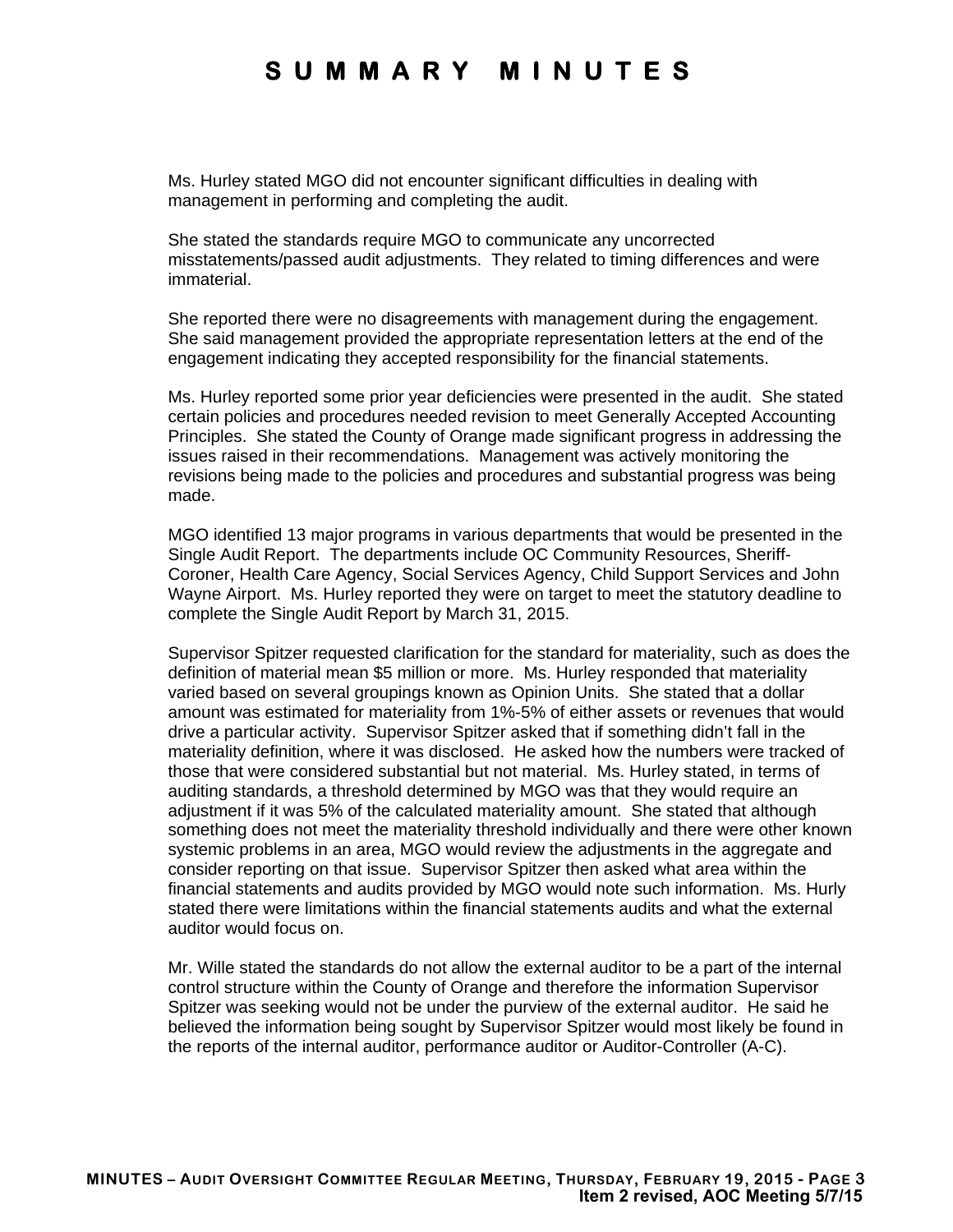Mr. Caporicci asked Ms. Hurley if the external auditors discussed the passed audit adjustments with County staff. Ms. Hurley responded MGO would discuss and present the information to the A-C for his evaluation and review. Ms. Anderson stated that if MGO determined materiality was \$100,000, MGO would post anything over \$5,000 to the summary sheet of errors which was a lower number. She said the list provided by MGO to the A-C would be fairly detailed and may reveal one department with multiple small errors. It would be at that point where one would examine why the errors were occurring in that department.

Supervisor Spitzer asked what the thresholds were within the departments and stated that he recognized that they would vary. He stated the Board of Supervisors (BOS) would be pleased to receive and review the information given to the A-C by external auditors. Ms. Anderson encouraged Supervisor Spitzer to seek internal audits in the areas with specific departments.

Supervisor Spitzer stated he would like to discuss the use of internal and performance audit by the BOS and issues such as splitting contracts that arose through allegations of a fraud hotline. He wants to have discussion and evaluate indicators revealed to management from the external auditors for consideration for inclusion in the audit schedule. Supervisor Spitzer said he wants to review any audit schedule that is developed by a methodology, logic and deduction as to why and how the audits are being presented and considered. He said he is aware that audits may be reprioritized within the year and would like to know ramifications when the audit schedules change.

Mr. Woolery stated he plans to empower his staff to flag contracts and/or payments submitted to the A-C's office for processing that appear to be attempting to circumvent internal controls so that he can be alerted to conduct his own internal investigation to identify any breakdown. He said he would report such items to the BOS.

Ms. Hurley said that if MGO identified something considered small from the population of data they've selected, they would evaluate it to determine if the item is systemic. She said MGO, in due diligence, considered various factors and also would consider expanding their review of the issue, if necessary, to determine if it is much larger than it is.

Mr. Wille recommended the A-C to report any open external auditors' findings to the AOC as a standing item at future meetings. Mr. Woolery requested clarification if findings from prior years should be included. Mr. Wille suggested for the A-C to review the open items and present what he felt necessary and to coordinate with Internal Audit and Performance Audit, if necessary. Mr. Woolery agreed. Ms. Anderson motioned the recommendation by Mr. Wille. Seconded by Mr. Woolery. All in favor, none opposed. The item carried.

4. **Approve OC Internal Audit Department FY14-15 2nd Quarter Status Report for the period July 1, 2014 through December 31, 2014 and approve 2nd Quarter Executive Summary of Audit Finding Summaries for the period July 1, 2014 through December 31, 2014**.

Motion: Freidenrich, Second: Caporicci. All in favor, none opposed. The item carried. **Approved as Recommended.** 

Directive: The Auditor-Controller to develop a written communication presenting best practices and lessons learned information to all County departments of audit activity from the offices of the A-C and the BOS' Internal Audit and Performance Audit Departments and return to the AOC for review. Motion: Caporicci, Second: Mr. Woolery. All in favor, none opposed.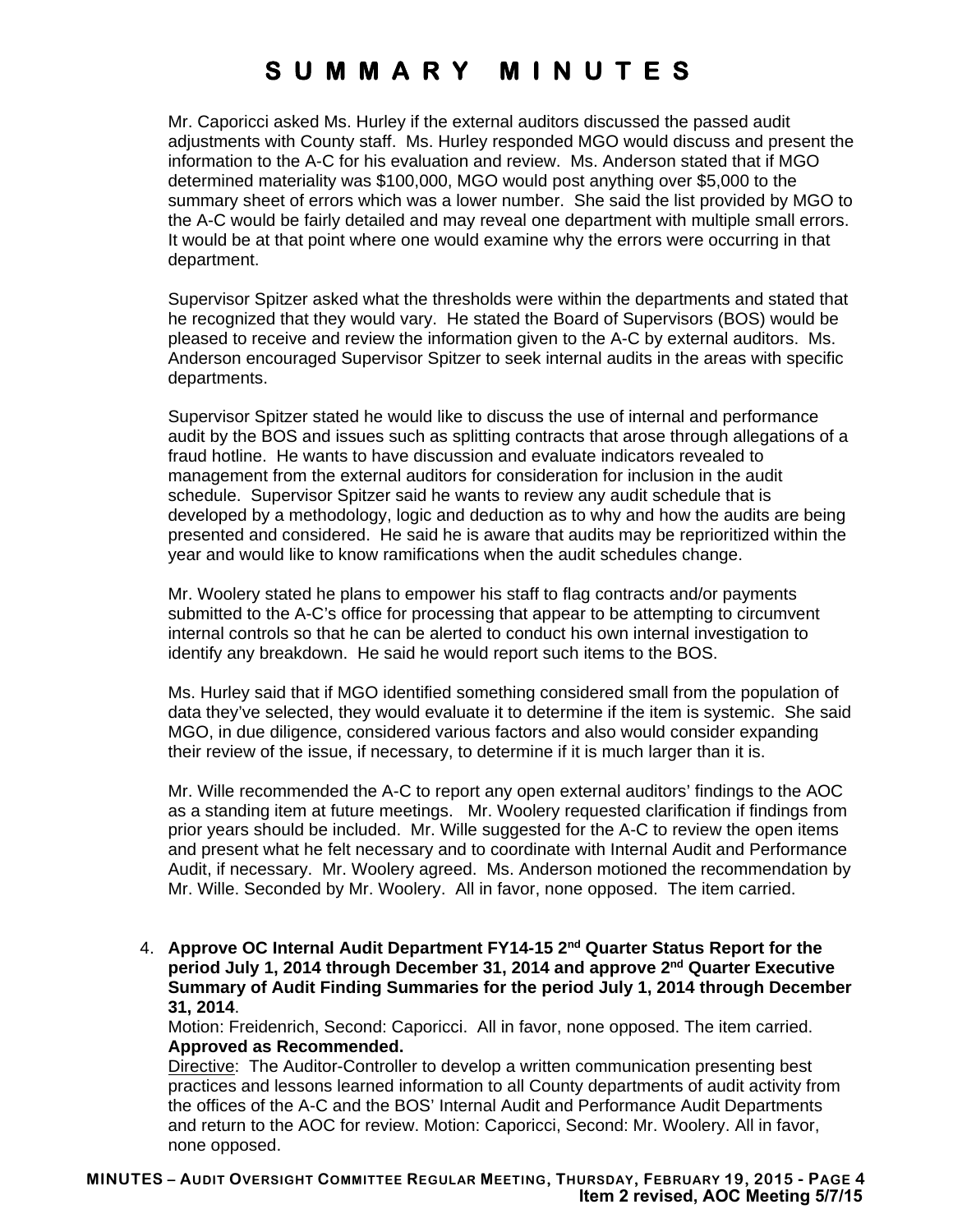Dr. Hughes stated the quarterly status reports were designed for the AOC to track the audit plan and related activity. He said he anticipated the audit plan would be completed on schedule with a few exceptions. Dr. Hughes stated one audit was discontinued due to the need to redirect hours scheduled for audits to support investigations resulting from the Fraud Hotline.

Dr. Hughes said the executive summaries of audit activity report could be used for department heads as lessons learned. Supervisor Spitzer asked how departments receive the valuable insights of the summaries and said Internal Audit could make presentations at department head meetings.

Mr. Frank Kim (CEO Proxy) said the County Executive Office (CEO) office had been responsive to Internal Audit findings. He stated he quickly directed for the County Procurement Office (CPO) to provide countywide training on ethics and contract splitting in response to findings presented to the BOS related to OC Parks. Mr. Kim stated that the CPO also increased the frequency of compliance reviews of procurement files to annual rather than bi-annually. Mr. Kim stated he actively reviewed audits and incorporated policy changes if necessary to improve processes under his responsibility.

Supervisor Spitzer recognized the efforts made and stated that the exposure of the high profile issue warranted swift corrections and changes. He stated, however, the control findings identified by Internal Audit that were not confidential would provide beneficial information to all County departments.

Discussion followed about the various department head and other administrative services meetings that could provide forums for the information to be disseminated. Mr. Wille stated it was important that the information affect applicable processes to have the greatest benefit.

Mr. Wille recommended the three audit functions of A-C, the Internal Audit Department and the Performance Audit Department coordinate to provide a newsletter or something similar once or twice a year for department heads that communicated the external, internal and performance audit issues. Mr. Woolery agreed. Mr. Caporicci encouraged the communication. Mr. Wille requested the communication be presented to the AOC for review. Mr. Caporicci motioned the recommendation made by Mr. Wille. Seconded by Mr. Woolery.

Ms. Freidenrich stated the Treasurer's office uses a spreadsheet that rates the findings by category of significance. She suggested a similar tool or summary for the AOC or County departments and agencies.

5. **Approve 2nd Quarter FY14-15 External Audit Activity Quarterly Status Report for the Quarter Ended December 31, 2014.**

Motion to approve the item as recommended: Caporicci; Second: Woolery. All in favor, none opposed. The item carried. **Approved as recommended.** 

Dr. Hughes explained the external audit and independent audit activity throughout the County. He stated there were no new material items identified for the reporting period.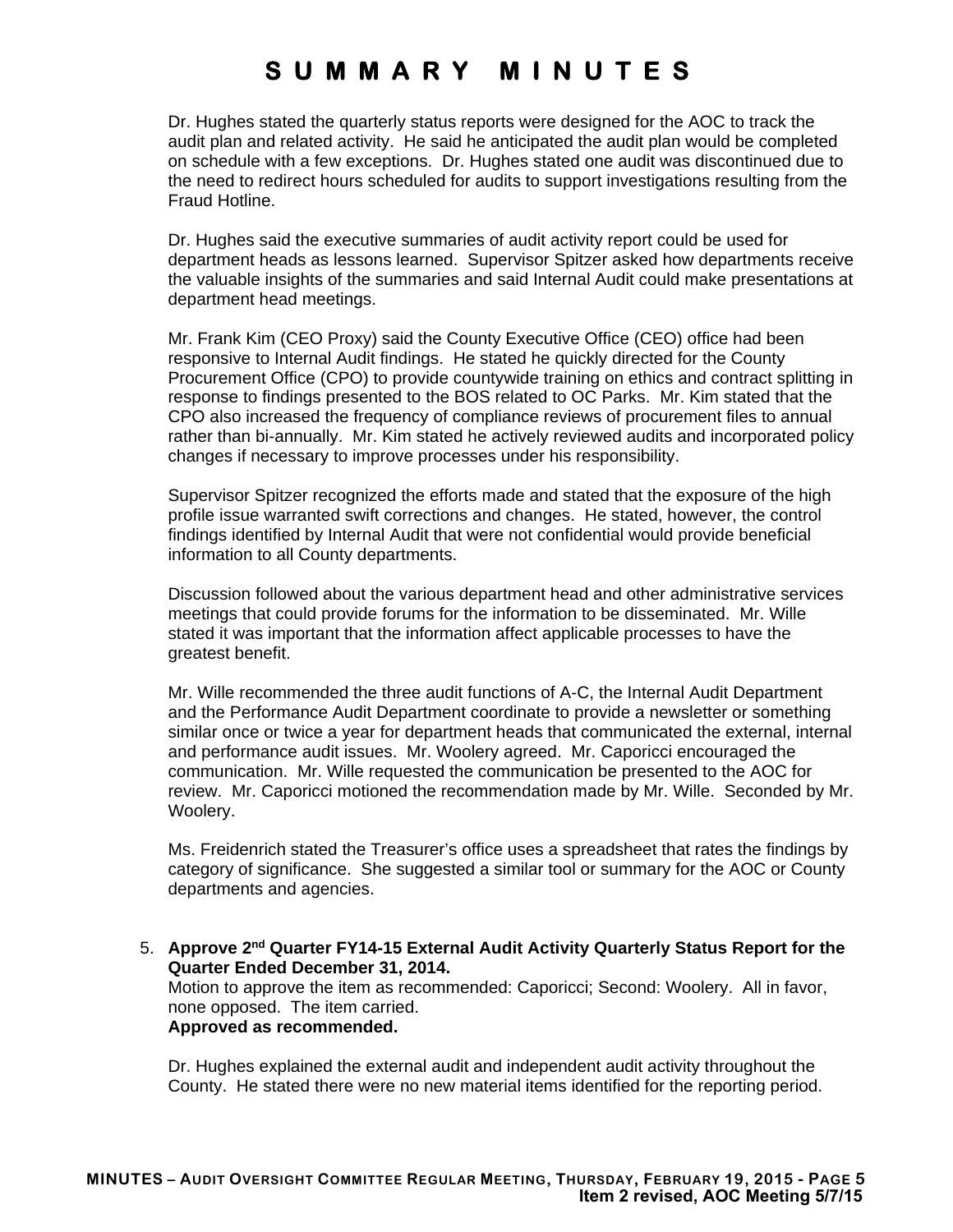6. Revised Title: **Review and discuss on the matter of Restructuring the Internal Audit Department Under Auditor-Controller** (BOS Directive, November, 25, 2015, Item 43) *and consider establishing an AOC Subcommittee consisting of Members Todd Spitzer, Eric Woolery, Mark Wille, and Dave Carlson, and staffed by Peter Hughes, for a limited term of six months to review the internal audit functions of the County of Orange and report back to the AOC*.

Motion: Dr. Carlson. Second: Supervisor Spitzer. All in favor, none opposed. **Approved the establishment of an AOC Subcommittee for six months to review the internal audit functions of the County of Orange as recommended.** 

Mr. Wille read the revised agenda item recommended action for the AOC to consider establishing an AOC Subcommittee to review the internal audit functions of the County of Orange. He discussed the differences and changes in the audit functions of the County of Orange since the AOC was created and opened the discussion to the AOC members.

Ms. Freidenrich stated she supported the establishment of the AOC Subcommittee for proper evaluation.

Dr. Carlson stated he is enthusiastic about participating in the process.

Ms. Ann Fletcher, County Counsel, stated that the six month term could be reassessed if needed to allow for more review by the AOC Subcommittee.

Mr. Woolery stated he supported the AOC Subcommittee to review the audit functions and noted the issue was very important to any organization.

Ms. Anderson was supportive of the AOC Subcommittee and felt the process would work well.

Mr. Cheng stated he supported the AOC Subcommittee and said the changes in the auditing standards, audit profession, risk management and governing structure were important to consider.

Mr. Frank Kim (Proxy for CEO) stated he supported any process that fully engages the group of experts in auditing practices and believed that it would be a benefit in getting this information to the CEO's office and the Board of Supervisors for their consideration.

Mr. Paul Walters (Proxy for Supervisor Bartlett) stated Supervisor Bartlett was supportive of the AOC Subcommittee. He asked why an even number of members were recommended for the subcommittee as it would allow for a voting draw on any certain issues. He asked how the subcommittee would report back to the AOC. Mr. Wille responded the subcommittee would report its activity at the quarterly AOC meetings. He stated he was not opposed to adding an additional member and felt confident the subcommittee would reach to a near unanimous conclusion.

Supervisor Spitzer stated that his past experience and current position as a County Supervisor gave him the perspective of being protective of the accomplishments set in place when the bankruptcy occurred in 1994. He stated he felt that where the Internal Audit Department reports would have great implication and deserved a thorough discussion and review. He stated that the BOS carefully deliberated over the issue 20 years ago. Supervisor Spitzer wanted to be certain that the BOS was able to fulfill its stewardship responsibility and balance its responsibilities with other elected positions. He said he was supportive of the AOC Subcommittee and its purpose.

**MINUTES – AUDIT OVERSIGHT COMMITTEE REGULAR MEETING, THURSDAY, FEBRUARY 19, 2015 - PAGE 6 Item 2 revised, AOC Meeting 5/7/15**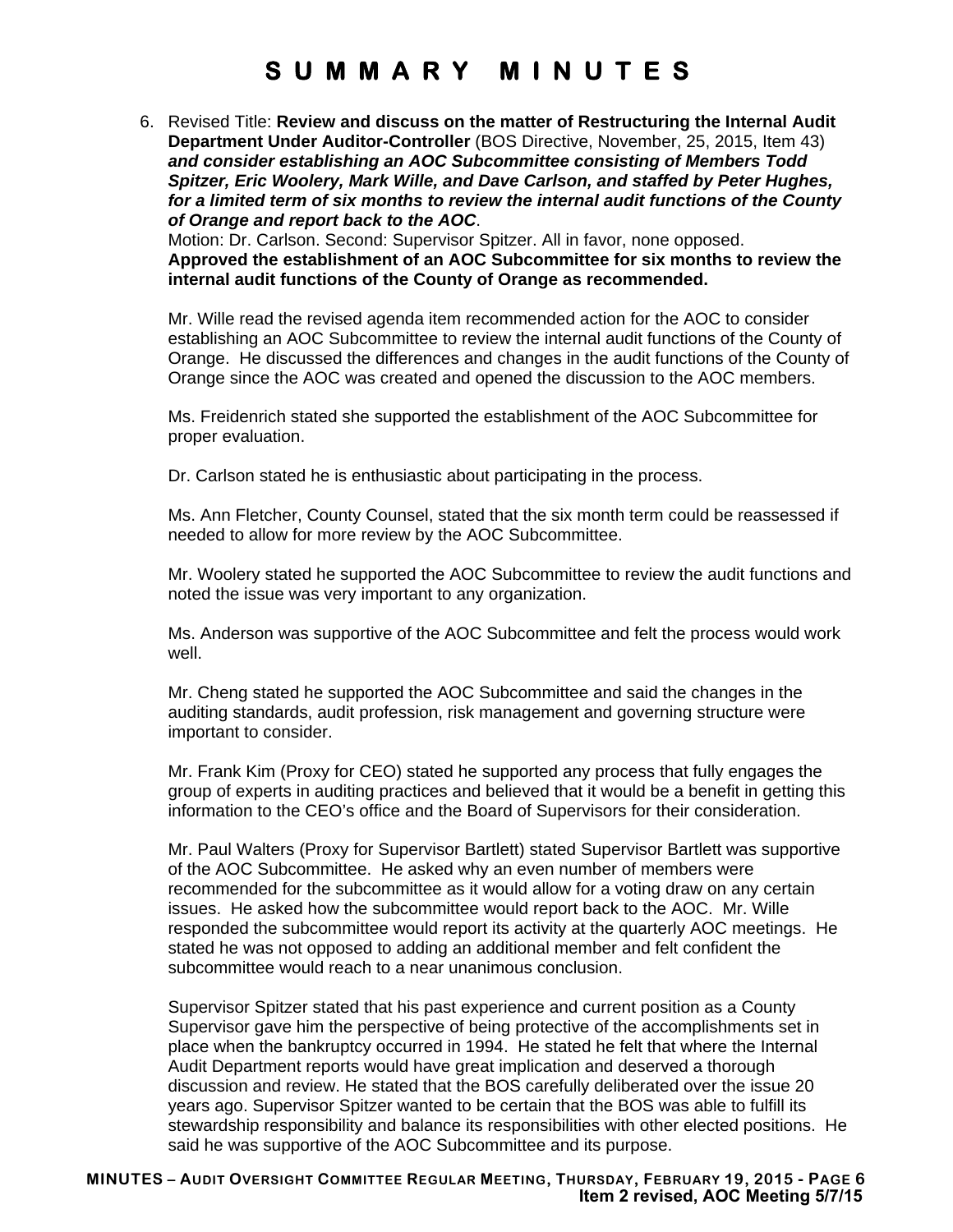Dr. Hughes stated that due to the County's bankruptcy 20 years ago, it was once held out to the world as the "poster child" of poor governance but now the County of Orange is being held out throughout the world as a "poster child" of good governance. He said he was supportive of the AOC Subcommittee.

Mr. Wille asked if an additional AOC member wished to serve on the AOC Subcommittee. None responded. Mr. Woolery clarified that the product of the AOC Subcommittee was to provide a report for the AOC Subcommittee to consider and not necessarily something that would be voted on. He stated that if a difference of opinion occurred during the AOC Subcommittee review, all perspectives would be presented.

Supervisor Spitzer stated the White Papers presented by the A-C and Internal Audit Department were valuable. The differences of opinions were on record and was where the subcommittee discussion should focus. He stated that ultimately the BOS would make the decision.

Mr. Carlson motioned the revised recommended action to create an AOC Subcommittee comprising of Supervisor Spitzer, Auditor-Controller Eric Woolery, Dr. Dave Carlson and Mr. Mark Wille for six months to review the audit functions of the County and report back. Seconded by Supervisor Spitzer. All in favor, none opposed.

6A. *Supplemental Item:* **Receive and file Orange County Board of Supervisors' Fraud Hotline Annual Activity Report for the period January 1, 2014 through December 31, 2014 (Audit No. 1403-B, Issued February 3, 2015).** Motion: Spitzer, Second: Caporicci. All in favor, none opposed. The item carried. **Approved as recommended.** 

Dr. Hughes stated the Internal Audit Department has operated the OC Fraud Hotline since 1996 under the authority of the BOS. He stated the fraud hotline allows one's ability to report suspicions and concerns of possible misconduct by County employees or vendors. The OC Fraud Hotline and resulting investigations also serves as a means of removal of suspicions surrounding an employee's integrity when complaints were found to be unsubstantiated.

Dr. Hughes stated that approximately 70% of investigations conducted by the Internal Audit Department were found not substantiated during the reporting period. Dr. Hughes reported 48 completed investigations during the reporting period. He said 15 of those investigations were substantiated. The cases included minor employee misconducts to significant issues that required employee interviews, the examination of numerous documents and close coordination with several County departments. In three of the major investigations, policy and internal control weaknesses were identified that affected the entire department or county-wide. Dr. Hughes stated Internal Audit reports on such weaknesses to management and tracks the items until appropriate corrective action is taken.

Supervisor Spitzer provided a one page document related to employee complaints that he handed out to the BOS at its recent meeting. He said there were two issues regarding employee complaints raised by Internal Audit Department investigations that were important to him.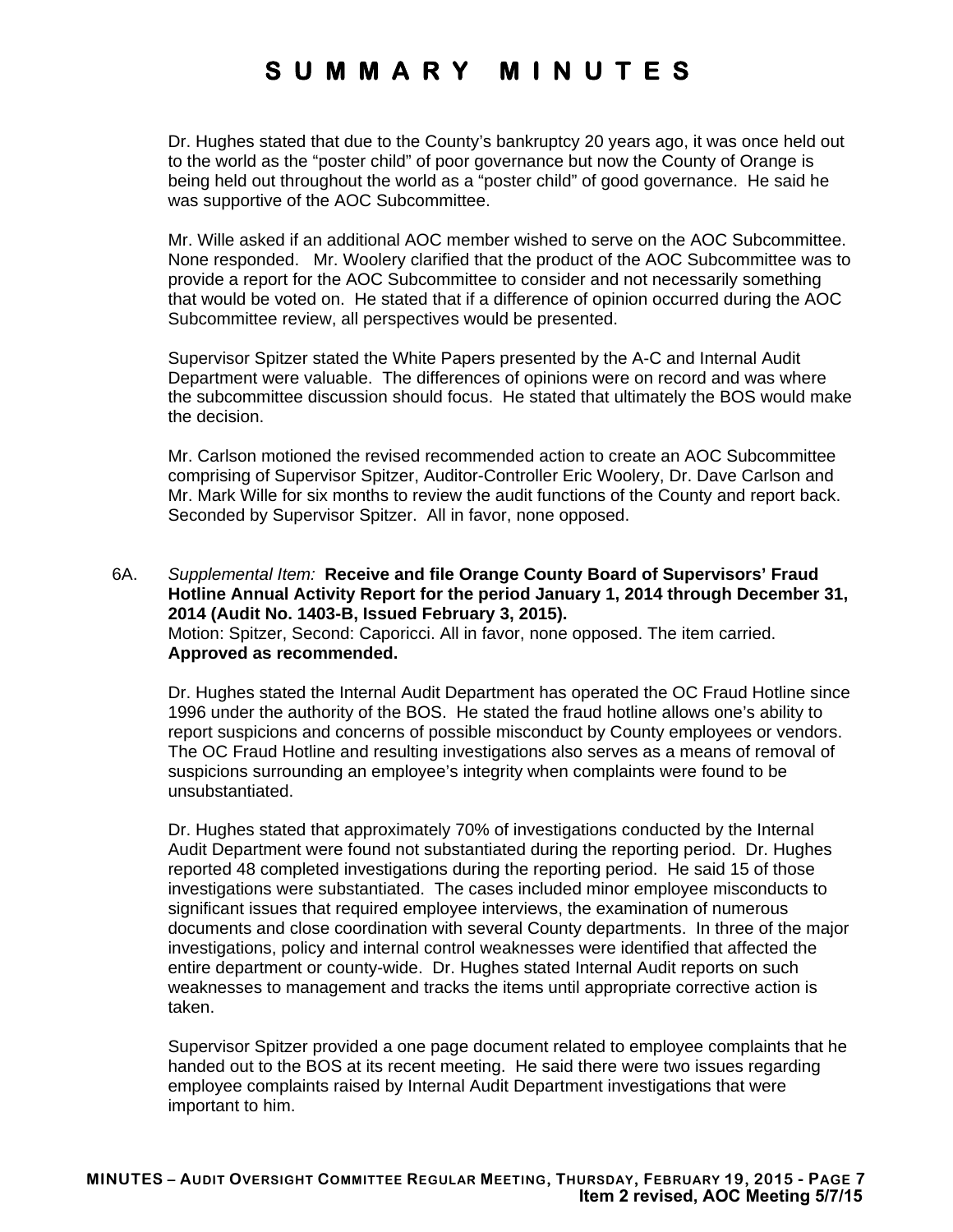The first issue was the Carlos Bustamante incident where very serious allegations were made related to the initial handling of the complaints pertaining to Mr. Bustamante. As a result, he believes a different set of processes need to occur when allegations are directed towards a high profile person. He said the reaction to the Bustamante incident by the County at the time was to hire an outside counsel to provide objective outside investigation. Supervisor Spitzer stated that he and another Supervisor suggested the County conduct an initial determination on specific allegations raised about a high profile person to be performed internally rather than utilize an outside investigator. The concern was that there might be mischief behind the allegation. Supervisor Spitzer feels that Human Resources should conduct a preliminary prima fascia review to determine merit. Following any merit, then an outside investigator should be utilized.

Supervisor Spitzer stated the BOS will revisit the hotline issue. He welcomed input and discussion regarding the OC Fraud Hotline. He stated the oversight and management of OC Fraud Hotline is a major issue for the AOC Subcommittee to weigh in. He said he believes having competing hotlines for the same type of complaints would cause confusion.

Supervisor Spitzer stated the second issue referred to the one page document he handed out that related to procurement practices. He stated the CEO's office was working on the issue. He stated a recent elected department head requested to outsource sworn investigators which was something he believed had not been done before. Subsequent information related to the request by the elected official revealed that there was preexisting relationships between the vendor and the person recommending the contract. It was also revealed that the vendor was a former county employee and there was a public policy (California Public Employees' Pension Reform Act (PEPRA)) related to that. Supervisor Spitzer informed the AOC that he recommended to the BOS that CEO procurement require that a disclosure of prior professional relationships be provided on such contracts for BOS consideration.

Supervisor Spitzer said the role of the BOS over other elected officials, the OC Fraud Hotline, and the BOS stewardship responsibilities should be clarified. He stated there was a belief by some elected department heads that the BOS holds no oversight responsibilities over their departments. He stated the BOS cannot control how the elected offices were run day-by-day, but certainly the BOS holds oversight responsibilities.

Supervisor Spitzer stated the County was finally drawing near the end of the bankruptcy debt and was concerned that the loss of perspective and institutional history could result in the County forgetting the importance of several critical reforms made to its governance. He wants the AOC to remind the County as a matter of public policy that the work being done was on-going and was critical to good governance and not just as a temporary fix associated with the bankruptcy.

Mr. Wille stated there was a prior subcommittee of the AOC that reviewed ethics and the fraud hotline. He said the triage process of directing callers, allegations and complaints through the OC Fraud Hotline to the appropriate other hotlines would also be reviewed.

Supervisor Spitzer motioned to receive and file the item. Second: Caporicci.